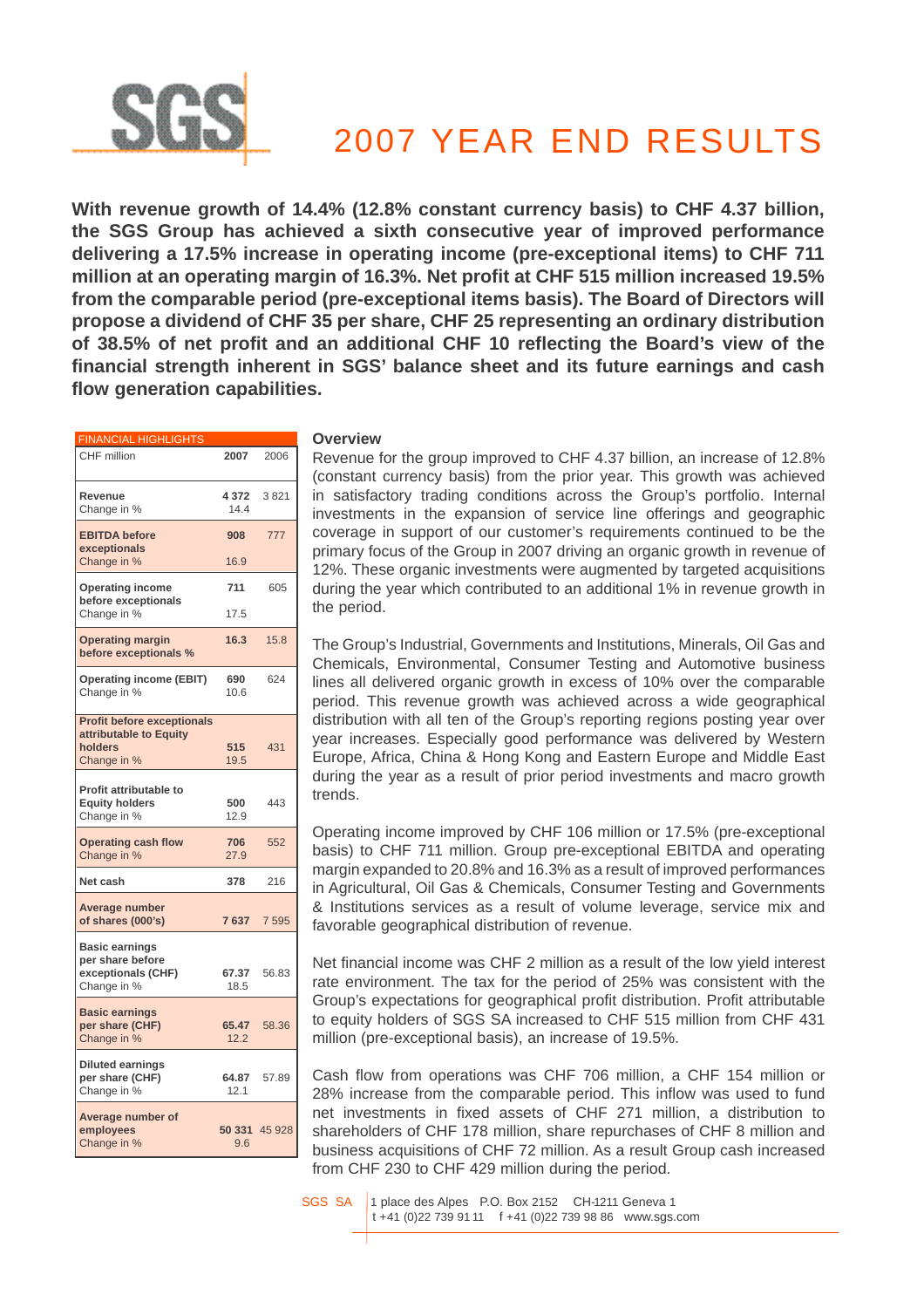

## **Acquisitions, Disposals and Exceptional Items**

Mid Iowa Grain Inspection Inc and Mid-West Seed Services Inc were acquired during the first semester while Cota Spa in Algeria, Adria Control in Slovenia, EcoServ in South Africa, FTS Inc in USA and Lab Merten in Germany were acquired during the second semester.

In 2006, the Group recorded a net exceptional pre-tax gain of CHF 19 million from the disposal of its Pink Healthcare business in Australia effective June 30. In the 4<sup>th</sup> quarter 2007 the Group recorded an exceptional re-organisation pretax charge of CHF 21 million, 90% of which is related to permanent work force reductions largely as a result of back-office optimisation plans and geographic transition of revenue streams.

The Group continues to be focused on growth. Market conditions in 2007 prevented SGS from carrying out significant acquisitions due to the exhorbitant prices being asked. Better conditions are expected in 2008.

## **Distribution to shareholders**

The Board of Directors will recommend to the Annual General Meeting to be held on 17 March 2008 the approval of a dividend of CHF 35 per share CHF 25 representing an ordinary distribution of 38.5% of net profit and an additional CHF 10 reflecting the Board's view of the financial strength inherent in SGS' balance sheet and its future earnings and cash flow generation capabilities.

## **Management**

In January, Mike Belton took over Minerals Services. In March, Alim Saidov became EVP of Oil, Gas and Chemicals Services as well as Environmental Services; Jeffrey Newell was promoted to EVP Agricultural Services; Systems & Services Certification is now led by Malcolm Reid .

Also in March Teymur Abasov was promoted to COO Eastern Europe and Middle East; Jeffrey McDonald was appointed COO North America and Francis Lacroze took over the Continuous Improvement responsibilities for initiatives across the Group.

In July, Beat In-Albon joined the Group as EVP of our Life Science Services.

Christian Jilch and Helge Bastian left the Group.

In December, Thakar Singh was promoted to COO South Eastern Asia & Pacific, Claude Lanouhe having taken an early retirement after 20 years of service.

## **Significant shareholders**

At 31 December 2007, Mr. August von Finck and his family held 23.7% of the capital and voting rights of the company; IFIL Investissements SA held 15%, Allianz SE 7.4% and FMR Corp 5.57%.

## **Outlook**

SGS is forecasting another good performance in 2008, with both topline and earnings growing over 2007 levels.



Sergio Marchionne Chairman

Chris Kirk Chief Executive Officer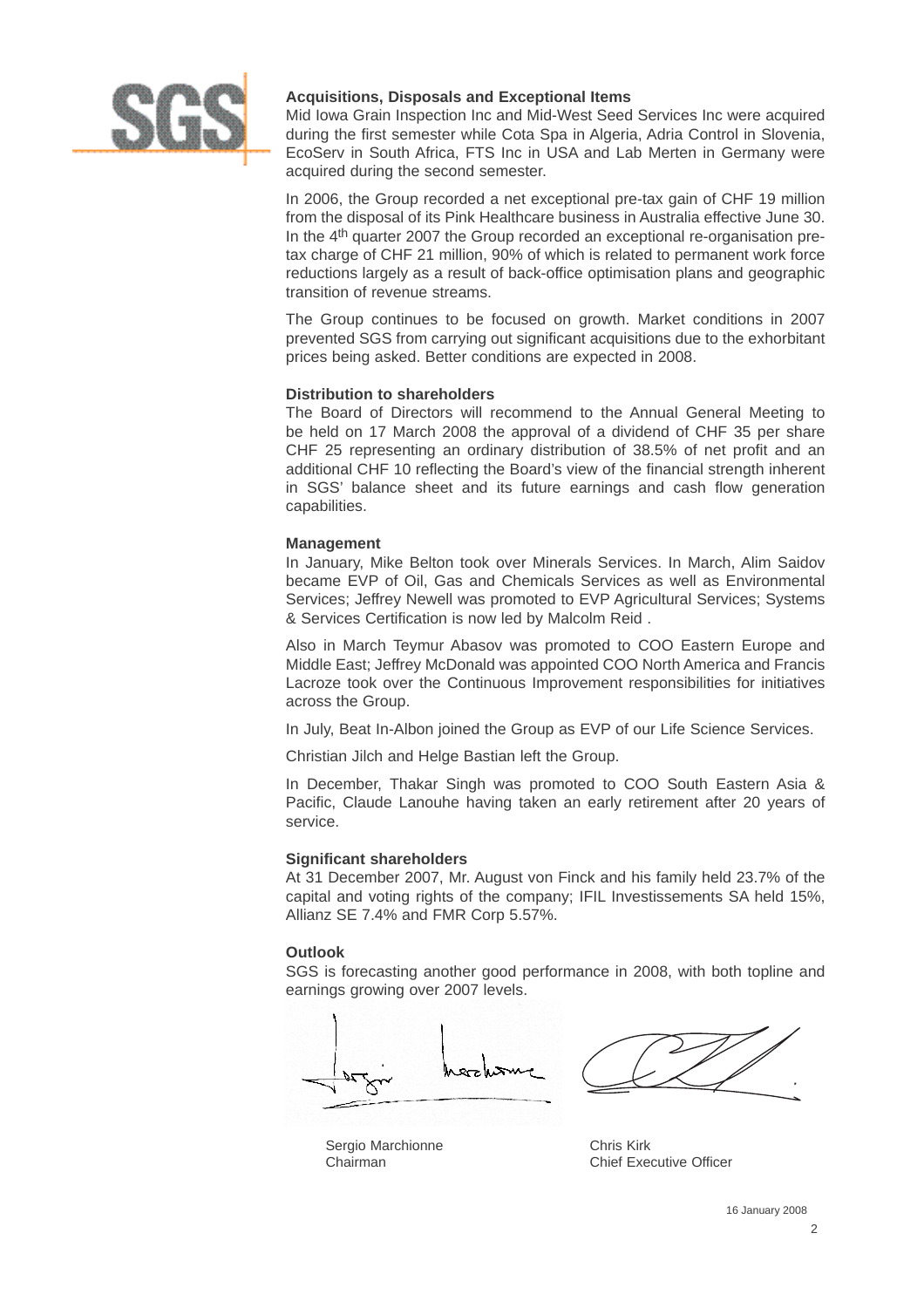| <b>AGRICULTURAL SERVICES</b>                                  |              |       |
|---------------------------------------------------------------|--------------|-------|
| CHF million                                                   | 2007         | 2006  |
| <b>Revenues</b><br>Change in %                                | 356.5<br>6.1 | 336.1 |
| Change due to<br><b>Volume and Prices</b>                     | 144          |       |
| <b>Currency Translation</b>                                   | 8.0          |       |
| Acquisitions/(Disposals)                                      | (2.0)        |       |
| <b>Operating income</b><br>before exceptionals<br>Change in % | 47.6<br>14.1 | 41.7  |
| Margin %                                                      | 13.4         | 124   |

## MINERALS SERVICES CHF million **2007** 2006 **Revenues 559.8** 467.0 Change in % 19.9 **Change due to** Volume and Prices 80.8 Currency Translation 7.0 Acquisitions/(Disposals) 5.0 **Operating income before exceptionals 98.2** 80.5 Change in % 22.0 **Margin % 17.5** 17.2

#### **Agricultural Services**

Agricultural Services delivered comparable revenue growth of 3.6% to CHF 357 million for the year in a mixed trading environment which witnessed uneven grain commodity exports due to increased domestic demand for the production of ethanol based fuels and supply of raw materials for domestic food processing. Foreign exchange effects on commodity pricing, export controls and increased shipping costs also challenged the markets. Despite these headwinds, the sector was able to lift operating margin from 12.4% to 13.4% due to the re-positioning of the service portfolio into more profitable service offerings, and intra-year productivity measures.

During the year the Group continued to transition its service portfolio to meet customer demand and increase value of the service line product offering. Laboratory investments were made into emerging markets in North Africa and Asia to meet the demands of food supply chain safety and regulatory requirements. The Group's field trials business in Europe was successfully expanded in France and Germany with the intent of pushing the service segment into the Americas in 2008. Temporary storage solutions in South America were particularly successful in the grain markets and served to reduce revenue volatility between harvest periods.

During the period the Group made two strategic acquisitions in North America; Mid Iowa Grain is an official Federal Grain Inspection Services (USDA) grain inspector as the Group makes preparations for the liberalization of the USA agricultural inspection market and Mid West Seed Services marks the Group's entry into the commercial seed testing marketplace. Both companies incorporate business models (inland grading and logistics) or service segments (seed testing) which are expected to deliver platforms for growth in excess of the traditional export oriented trading services.

#### **Minerals Services**

With revenue of CHF 560 million, a comparable increase of 18.1% (17.0% organic) Minerals Services posted the third straight year of double digit top line growth. Operating margin expanded from 17.2% to 17.5% as prior period investments in laboratories and service offerings were brought on stream in the principle fields of metallurgical, geochemistry, and the Group's trade related inspection network. Trading conditions in the commodities and precious metals markets remained firm through the year driving increased exploration and extraction projects on the back of industrial and commercial demand.

Group capital investments in the sector increased 107% compared to the prior year to meet the future needs of our customers and employees. These investments were made across the spectrum of the segment most notably in laboratory capacity expansions in South East Asia Pacific, Eastern Europe and South America; technology upgrades in analytical capabilities in Canada and South Africa; and health and safety investments in Australia.

During the 4<sup>th</sup> quarter the Group commissioned its first bitumen extraction pilot plant in the Canadian Oil Sands region. This green field large scale investment relied heavily on the Group's pilot plant leadership position serving the mining sector due to the similar nature of the extraction technologies employed in developing this energy source. This project will be further developed as a platform to serve the wider industrial needs of the Oil Sands complex to include the Environmental, Industrial, and Oil Gas & Chemicals services offered in the Group's service portfolio.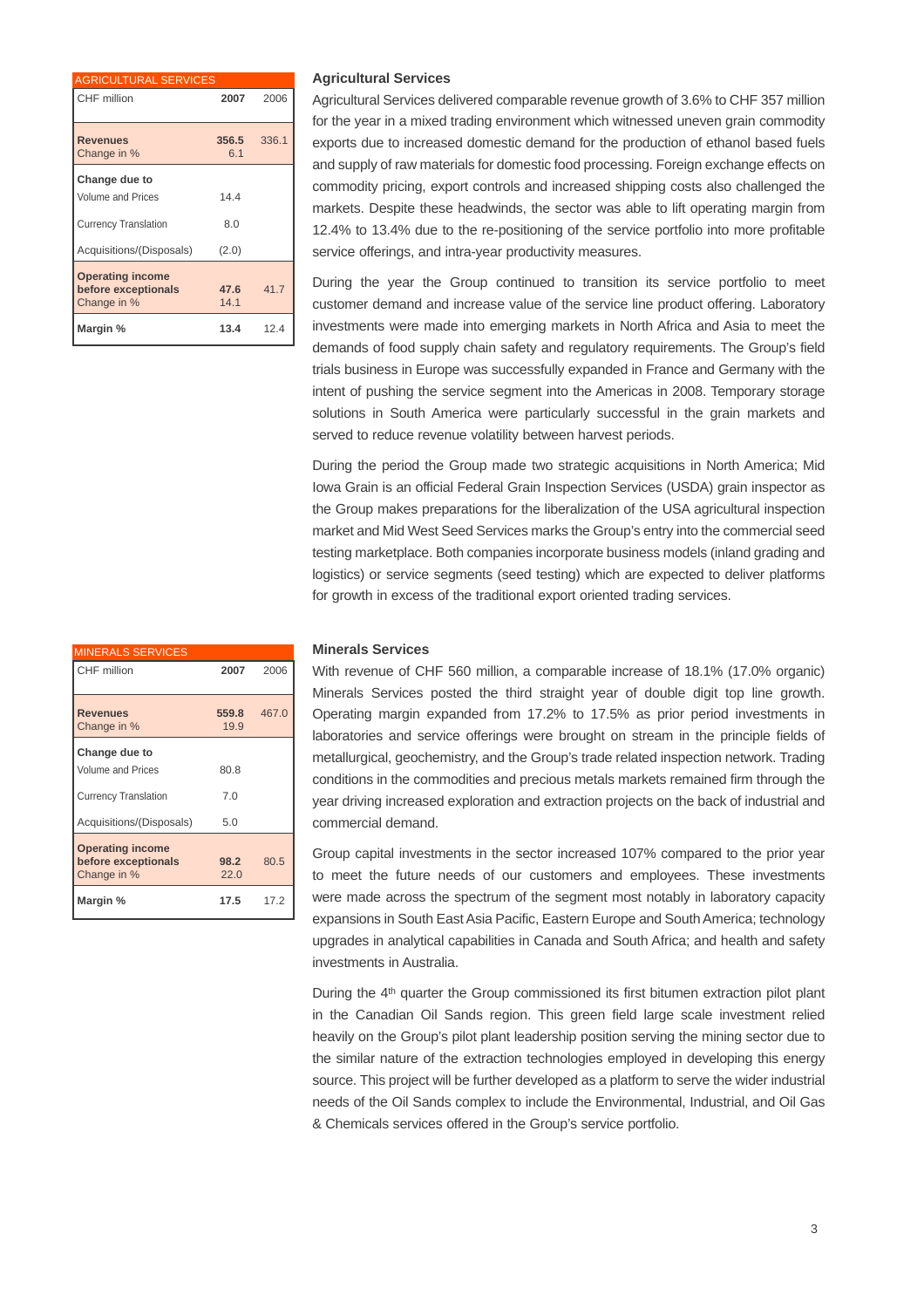| OIL, GAS & CHEMICALS SERVICES                                            |               |       |
|--------------------------------------------------------------------------|---------------|-------|
| CHF million                                                              | 2007          | 2006  |
| <b>Revenues</b><br>Change in %                                           | 891.3<br>13.8 | 783.4 |
| Change due to<br><b>Volume and Prices</b><br><b>Currency Translation</b> | 98.0<br>4.4   |       |
| Acquisitions/(Disposals)                                                 | 5.5           |       |
| <b>Operating income</b><br>before exceptionals<br>Change in %            | 133.4<br>18.5 | 112.6 |
| Margin %                                                                 | 15.0          | 14.4  |

#### **Oil, Gas & Chemicals Services**

Oil, Gas & Chemicals Services delivered full year comparable revenue growth of 13.1% (12.4% organic) to CHF 891 million. This growth fueled an operating margin improvement of 60 basis points to 15% for the year as the business capitalized on solid market conditions and resulting volume leverage and was able to offset labor inflation in several key markets with improved service mix and proactive productivity measures.

During the period the entire Group's reporting regions were able to increase trading activities with significant gains realized in the North American, Eastern Europe Middle East, Central Europe and South East Asia Pacific regions. The business segments laboratory network in Asia, Eastern Europe and Middle East continued to expand during the period and the Group is confident that it has positioned itself to meet the production and importation testing requirements as these regions expand their relative positions in crude extraction and refined products production.

The Group's non-inspection related activities continued to perform within expectations with significant contract wins in plant & terminal operations, cargo treatment services, laboratory out-sourcing and fuel marking & integrity programs across the geographical network. Services derived from technology developments continue to play a greater role within the Group's performance with positive strides made widening the product portfolio in mobile solutions servicing the wellhead. This will be a principle focus of the sector going forward into 2008.

Initiatives were launched in support of our customers needs to meet the changing requirements for liquid fuels quality to include focused service offerings to the bio-fuels sector capitalizing on our twenty years of experience in Brazil, product enhancement methods development, and technologies tailored to the gas-to-liquids processes. Our broad knowledge and international network allows for market specific fuel grade requirements to be identified and valued by our trading clients prior to contract acceptance and delivery, significantly reducing storage, trans-shipment and off-take costs.

## **Life Science Services**

Comparable revenues in Life Sciences services increased by CHF 8 million or 4.2% for the period delivering an operating margin of CHF 24 million or 12%. Top line performance was driven by solid performances in the Benelux, Germany, Canada and the United States and steadily improving performances in Asia.

In quality control testing the sectors laboratories performed well with satisfactory performances in North America and Europe especially Canada and Germany. The Groups operations in India, Singapore, Thailand and China all improved revenue performance during the year and are expected to be fully absorbing costs in the 1<sup>st</sup> semester of 2008. The Group is currently evaluating infrastructure expansion alternatives in North America where the three facilities are reaching operating capacity.

In clinical research the groups operations in France and Belgium improved operating performance from cost containment actions and improved service mix despite only a minor change in revenue from the comparable period. Biometry services in the Benelux and the United States performed well in support of several key clients. Bioanalysis activities had a difficult year in the Benelux as the Group coped with capacity expansion, a tight labor market and accreditation delays. Performance is expected to rebound in 2008.

| <b>LIFE SCIENCE SERVICES</b>                                  |              |       |
|---------------------------------------------------------------|--------------|-------|
| CHF million                                                   | 2007         | 2006  |
| <b>Revenues</b><br>Change in %                                | 200.4<br>7.3 | 186.8 |
| Change due to                                                 |              |       |
| <b>Volume and Prices</b>                                      | 8.1          |       |
| <b>Currency Translation</b>                                   | 5.5          |       |
| Acquisitions/(Disposals)                                      |              |       |
| <b>Operating income</b><br>before exceptionals<br>Change in % | 24.1<br>1.7  | 23.7  |
| Margin %                                                      | 12.0         | 12.7  |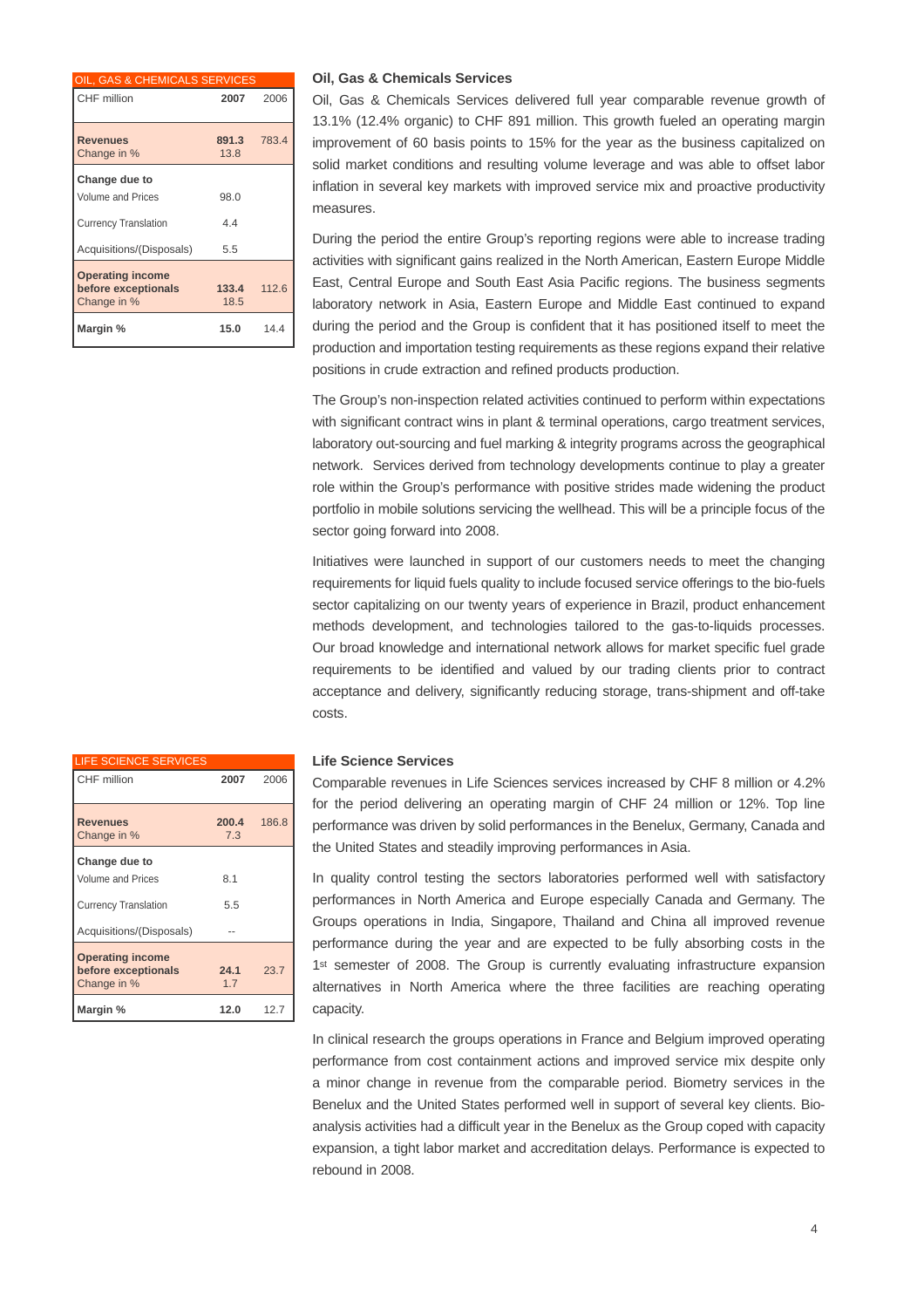Customer acquisition and productivity improvement were the main focus areas for the management of the sector during the year with promising progress made in laboratory information systems standardization and financial and capacity planning tools in clinical research. These initiatives will allow the Group to improve management of laboratory capacity taking advantage of the previous work on multi-lab accreditation with the sectors customer base.

| <b>CONSUMER TESTING SERVICES</b>                              |               |       |
|---------------------------------------------------------------|---------------|-------|
| CHF million                                                   | 2007          | 2006  |
| <b>Revenues</b><br>Change in %                                | 654.7<br>12.9 | 580.1 |
| Change due to<br>Volume and Prices                            | 59.6          |       |
| <b>Currency Translation</b>                                   | 2.5           |       |
| Acquisitions/(Disposals)                                      | 12.5          |       |
| <b>Operating income</b><br>before exceptionals<br>Change in % | 151.9<br>12.2 | 135.4 |
| Margin %                                                      | 23.2          | 23.3  |

#### **Consumer Testing Services**

With full year revenue of CHF 655 million Consumer Testing services delivered comparable revenue growth of CHF 72 million, or 12.4% (10.2% organic) generating an operating margin of 23.2%. This performance was delivered despite a significant reduction in chemical testing volumes from the expiration of the RoHS compliance deadline in 2006. These headwinds were offset by increased demand due to safety concerns with consumer products primarily in the food, toys and hard-goods sectors; and an improved operating performance in electrical and electronics testing services.

Satisfactory results were realized in the soft lines (textile testing) and hard goods (furniture, toys) sectors through the bundling of solutions incorporating factory inspections, product performance and restricted substance testing solutions. This is a direct result of market pressures on importers and retailers to implement sustainability programs on their supplier base which incorporates a larger focus on product compliance and materials in use, energy efficiency, environmental and social compliance standards.

The laboratory network of the segment was further expanded during the year. Capacity additions were made in the South East Asia Pacific, Middle East and Latin American markets to meet the demands of our key clients and as a result of the gradual shift of the supplier base of labor intensive businesses from China to other producing regions due to logistics constraints, foreign exchange volatility and regional concentration.

2007 witnessed a significant amount of speculation concerning the regulatory environment surrounding consumer goods inclusive of food products. The Consumer testing sector has made significant investments during the period in order to position itself to meet the upcoming requirements with specific emphasis on chemical testing, product energy efficiency testing, food product safety and electronics safety testing. It also acquired a specialty food and beverage consumer product laboratory, Lab Merten GmbH in South Germany.

| <b>SYSTEMS &amp; SERVICES CERTIFICATION</b>                   |               |       |
|---------------------------------------------------------------|---------------|-------|
| CHF million                                                   | 2007          | 2006  |
| <b>Revenues</b><br>Change in %                                | 353.5<br>10.9 | 318.7 |
| Change due to<br>Volume and Prices                            | 29.2          |       |
| <b>Currency Translation</b>                                   | 5.6           |       |
| Acquisitions/(Disposals)                                      |               |       |
| <b>Operating income</b><br>before exceptionals<br>Change in % | 65.0<br>10.4  | 58.9  |
| Margin %                                                      | 18.4          | 18.5  |

#### **Systems & Services Certification**

Systems & Services Certification delivered comparable revenue growth of 9% to CHF 354 million for the full year at an operating margin of 18.4%. This performance was delivered despite a challenging environment for the sectors primary product line of ISO 9000 which incurred increased pricing pressures in several key markets due to the maturity of the standard. Second semester performance improvement was driven by historical seasonal trends, increases in customized audit solutions and productivity measures.

Operating performance in the Euro zone was the principle driver of performance during the year as industry specific accreditation schemes, custom audits and training solutions were particularly successful in markets serving the construction and automotive sectors. This performance was augmented by continued market growth and share gains in Eastern Europe Middle East and Africa as these markets continue to have a larger weight in the global supply chain.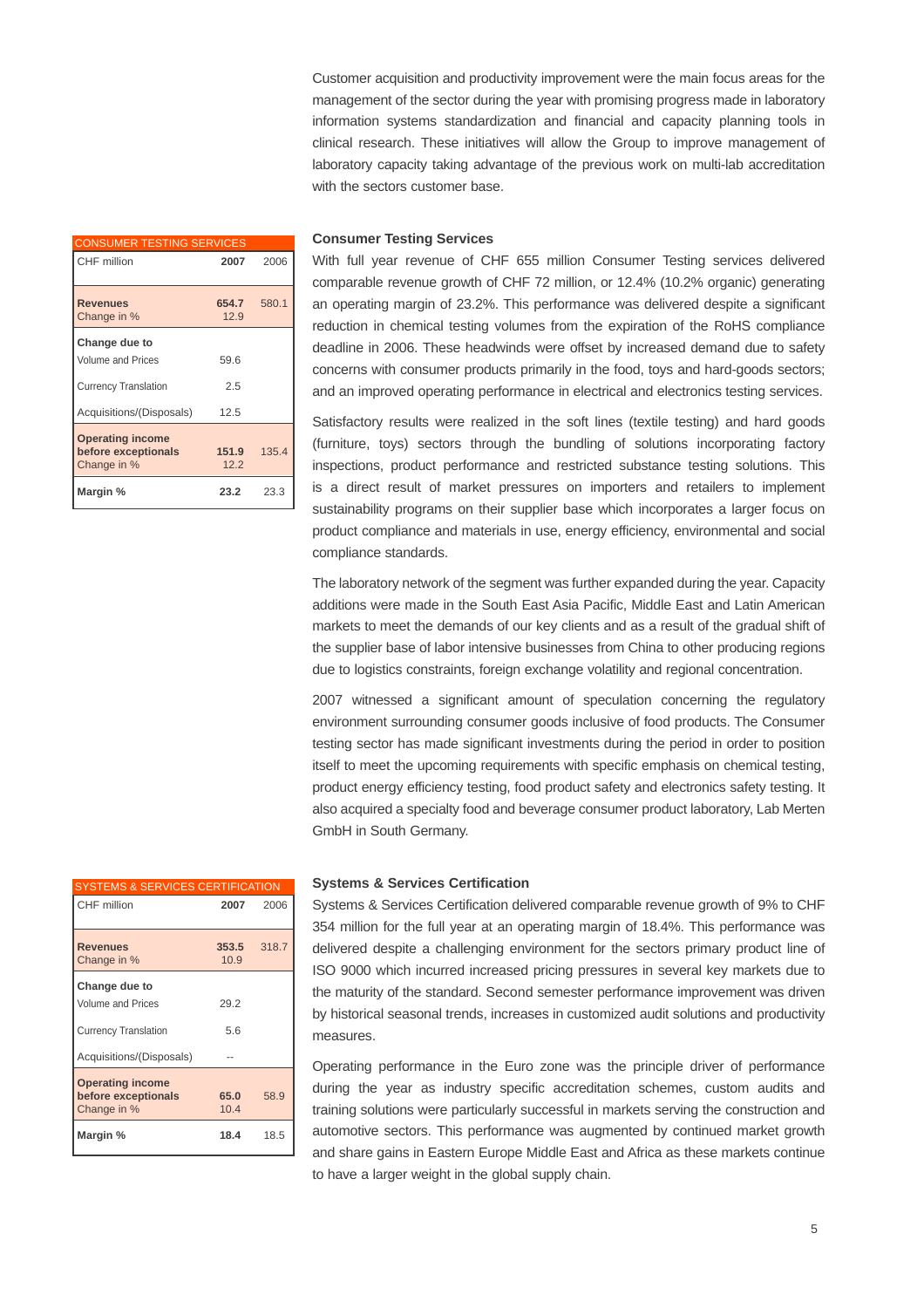The sector was successful in growing its global accounts share of total revenue as multi-national enterprises continued to see the benefits of contracting with a single supplier with the ability to provide solutions on a trans-national basis. These efforts were augmented by the further roll-out of a web based management system tool which enables greater efficiency of our business through standardization, process automation and productivity improvements.

It is expected that in 2008 the service portfolio will continue to transition from global standards to industry specific and customized solutions. The sectors' success in managing the transition in more mature markets will necessitate replication into emerging markets as they develop. It will also necessitate the transition to a bundled service approach of offering accreditation services in conjunction with service offerings of the Group's wider portfolio.

#### **Industrial Services**

Industrial Services delivered an excellent performance for the year posting comparable revenue growth of 19.0% (15.7% organic) with a corresponding 150 basis point improvement in operating margin to 16.1%. Geographical distribution of revenues was healthy in the period with all of the Group's reporting regions posting revenue increases and service line mix continued to improve as the Group was successful in widening its product offering and customer base.

The Group's operations in Europe posted a solid performance in infrastructure related services, non-destructive testing and statutory inspection services. The Group's operations in Spain continued to deliver excellent results in a competitive environment. This was augmented by solid progress in Germany in energy related infrastructure and cooperative projects with our joint venture partner TUV Saarland.

The Eastern Europe and Middle East region sustained its 1<sup>st</sup> half performance despite a challenging environment given the explosive growth in energy related infrastructure in the region. This also held true in greater Asia where increased demand for supply chain services, specialty testing to the ship building industry and materials testing drove performance.

In the 4<sup>th</sup> quarter the sector concluded the acquisition of FTS Inc. in the United States. This acquisition, of a leading asset integrity management firm, primarily focused on the oil and gas industry enhances the sectors service offering and will provide the Group with the scale, when combined with our operations in Canada, necessary to compete in this key region. This scalable acquisition will also provide a key platform for technology transfer within the sector and widen the Group's service portfolio.

| <b>ENVIRONMENTAL SERVICES</b>                                 |               |       |
|---------------------------------------------------------------|---------------|-------|
| CHF million                                                   | 2007          | 2006  |
| <b>Revenues</b><br>Change in %                                | 281.1<br>12.8 | 249.2 |
| Change due to                                                 |               |       |
| <b>Volume and Prices</b>                                      | 34.5          |       |
| <b>Currency Translation</b>                                   | 7.3           |       |
| Acquisitions/(Disposals)                                      | (9.9)         |       |
| <b>Operating income</b><br>before exceptionals<br>Change in % | 27.6<br>14.5  | 24.1  |
| Margin %                                                      | 9.8           | 9.7   |

#### **Environmental Services**

Environmental Services comparable revenue grew by 9.6% (14.1% pre-acquisitions and disposals) to CHF 281 million for the year generating an operating profit of CHF 27.6 million at an operating margin of 9.8% a 10 basis point improvement over the comparable period exclusive of 2006 exceptional gains. Organic revenue growth for the period was 14.1% as core laboratory operations performed satisfactorily during the period despite challenging market conditions in the United States, France and Germany.

During the period encouraging performances were delivered by Spain, the Benelux and Taiwan which saw increases in laboratory sample volume and code compliance related testing services. The Group's operations in Canada, South America and Africa continued to make positive market gains in support of the environmental compliance needs of the mining industry. General infrastructure improvements of our operations in Australia were largely completed during the year.<br>
6

| <b>INDUSTRIAL SERVICES</b>                                    |               |       |
|---------------------------------------------------------------|---------------|-------|
| CHF million                                                   | 2007          | 2006  |
| <b>Revenues</b><br>Change in %                                | 624.7<br>22.4 | 510.4 |
| Change due to                                                 |               |       |
| Volume and Prices                                             | 81.5          |       |
| <b>Currency Translation</b>                                   | 14.5          |       |
| Acquisitions/(Disposals)                                      | 18.3          |       |
| <b>Operating income</b><br>before exceptionals<br>Change in % | 100.6<br>34.7 | 74.7  |
| Margin %                                                      | 16.1          | 14.6  |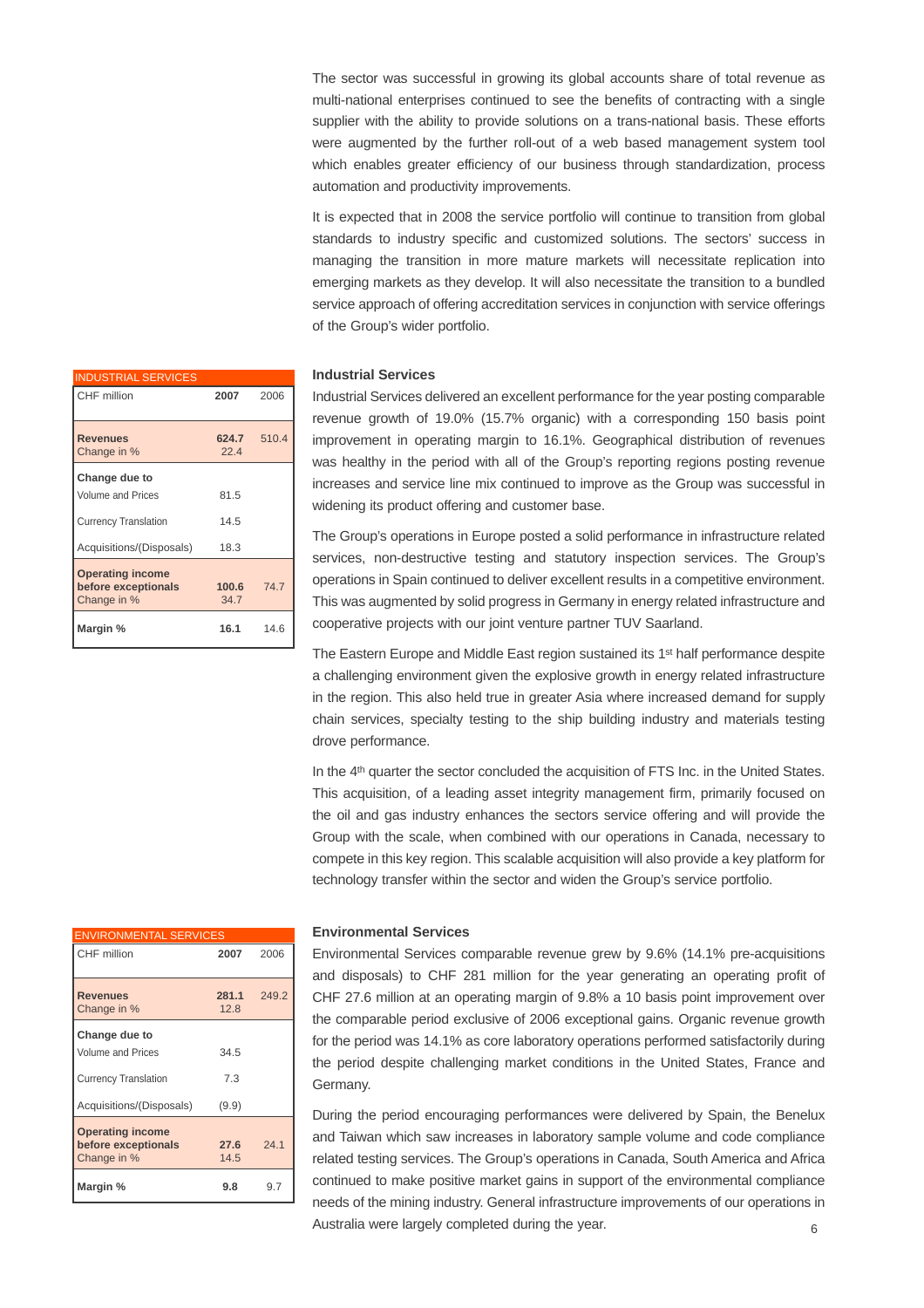In conjunction with the Group's center of excellence in Germany, SGS Switzerland was awarded the analytical testing contract for the Koelliken landfill remediation. This 5 year project, one of Europe's largest analytical contracts awarded in 2007, brought together the Group's expertise in laboratory testing, remediation services, project management and sub-contracting skills to fulfill the complex requirements of the tender.

During the year the Group concluded the acquisition of EcoServ Pty Ltd. of Durban South Africa making SGS one of the largest environmental service providers in sub-Saharan Africa. Combined with the Group's fledgling operations in Ghana, Kenya and Tanzania, SGS has now built the operational network and technical capabilities to serve the increasing needs of our clients in soil, water and emissions testing.

#### **Automotive Services**

Automotive Services delivered revenue growth of 11.7% (10.2% organic) to CHF 249 million for the year at an operating margin of 13.6%. Compliance driven statutory inspection services represents 70% of the sectors revenue stream largely completing the transition from a commercial inspection dominated business to a regulatory driven portfolio.

The Group accomplished several key objectives during the year setting a platform for future development of the business. In Africa, the Group completed the acquisition of COTA the market leader for statutory light and heavy vehicle inspections in Algeria. In Morocco, the Group was jointly awarded the concession to operate vehicle inspection services across the country. This green field contract which will necessitate the construction of infrastructure is slated to progressively become operational in 2008. In Slovenia, the Group completed the acquisition of Adria Control to provide services to vehicle manufacturers as the regions share of automotive manufacturing expands. Finally, in China the Group was jointly awarded a concession to begin statutory emissions testing for the City of Nanjing; the contract provides the first foothold into this important Asian marketplace.

In the commercial inspections field, the Group was successful in renewing our largest leasing inspection contract in Europe and winning volume gains in the United States. Inspection services for quality control at the manufacturing level made some important gains during the year. A targeted effort into this sector combining the Group's auditing and component testing capabilities is in development.

In support of the Group's increasingly diverse portfolio on 5 continents a new support unit has been set up in Dublin to provide marketing support as well as assistance for design and implementation, information technology, call-center expertise, purchasing services and operational standards.

| <b>AUTOMOTIVE SERVICES</b>                                    |               |       |
|---------------------------------------------------------------|---------------|-------|
| CHF million                                                   | 2007          | 2006  |
| <b>Revenues</b><br>Change in %                                | 249.2<br>13.1 | 220.3 |
| Change due to<br>Volume and Prices                            | 22.8          |       |
| <b>Currency Translation</b>                                   | 2.7           |       |
| Acquisitions/(Disposals)                                      | 3.4           |       |
| <b>Operating income</b><br>before exceptionals<br>Change in % | 33.8<br>13.4  | 29.8  |
| Margin %                                                      | 13.6          | 13.5  |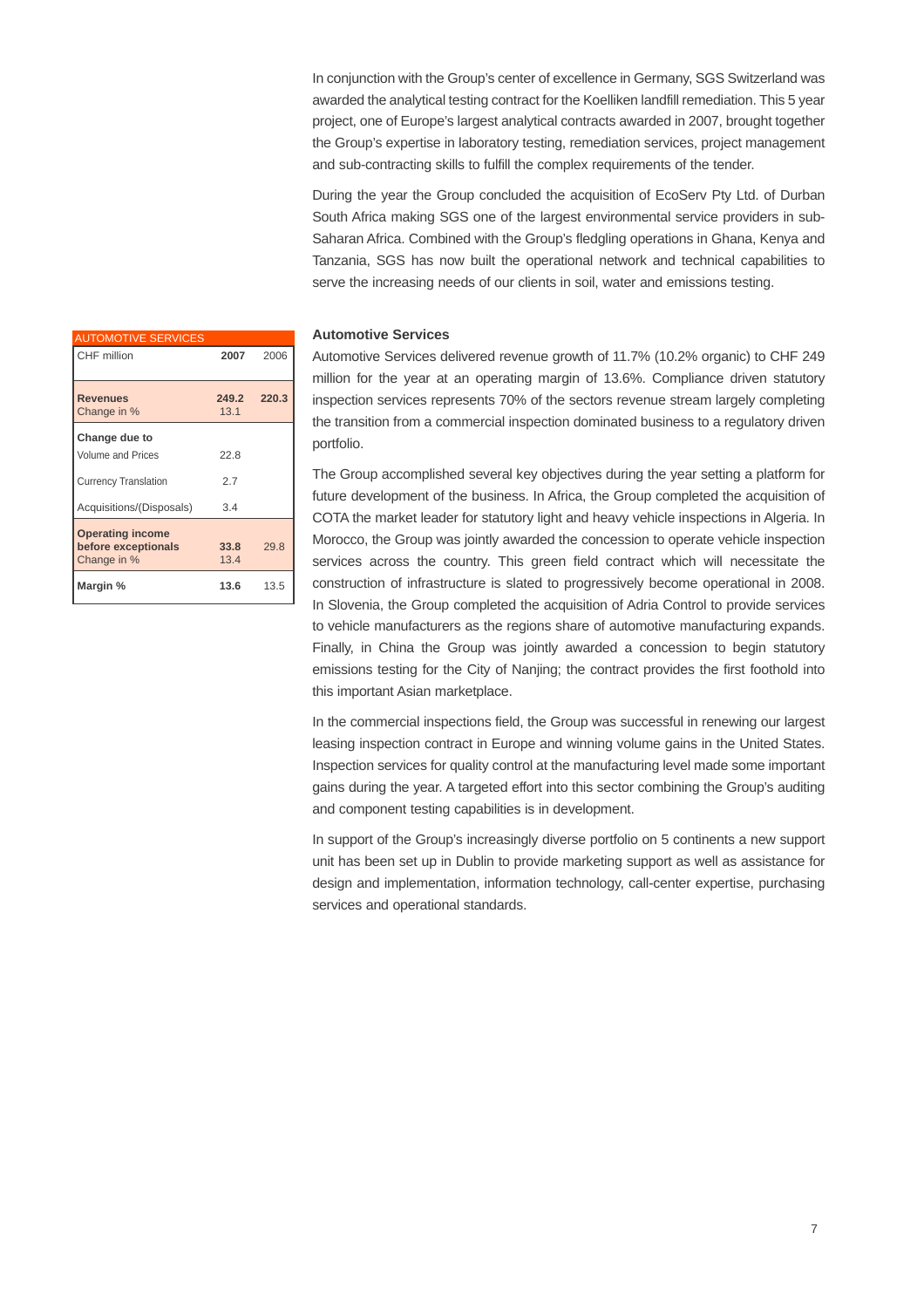| <b>GOVERNMENTS &amp; INSTITUTIONS</b><br><b>SERVICES</b>      |               |       |
|---------------------------------------------------------------|---------------|-------|
| CHF million                                                   | 2007          | 2006  |
| <b>Revenues</b><br>Change in %                                | 200.4<br>18.6 | 169.0 |
| Change due to<br><b>Volume and Prices</b>                     | 33.4          |       |
| <b>Currency Translation</b>                                   | (2.0)         |       |
| Acquisitions/(Disposals)                                      |               |       |
| <b>Operating income</b><br>before exceptionals<br>Change in % | 28.8<br>24.1  | 23.2  |
| Margin %                                                      | 14.4          | 13.7  |

## **Governments & Institutions Services**

Governments & Institutions Services comparable revenue increased by 20% to CHF 200 million for the year. This revenue growth delivered an operating profit of CHF 29 million at an operating margin of 14.4% a 70 basis point improvement from the comparable period.

The sector built upon its first semester performance principally from the further ramp up of service solutions to customs authorities in Africa as the Group's operations in Nigeria, Ghana, Ivory Coast and Madagascar reached near steady state performance within the period. The Group's jointly held pre-shipment inspection contract in Angola produced satisfactory results within the year.

Building on the recent success in Africa with scanner solutions, additional mandates were secured in Haiti, Uruguay, Bahrain and Kosovo during the period. These operations will become progressively operational in 2008 with the sector having reached a total of 14 scanners in operation worldwide. Our operations in Mexico continued to perform well during the year and we reinforced our position in product conformity assessment with a new mandate in Kuwait.

The sector continued to invest in new service line deployment projects in 2007 with notable successes in cargo tracking, anti-counterfeiting solutions, and environmental compliance solutions with a special focus on forestry and sustainability introduced during the period.

In South America the Groups pre-shipment inspection contract in Ecuador has been terminated; the transition of 3rd party systems to Ecuadorian Customs is expected to be completed in February 2008.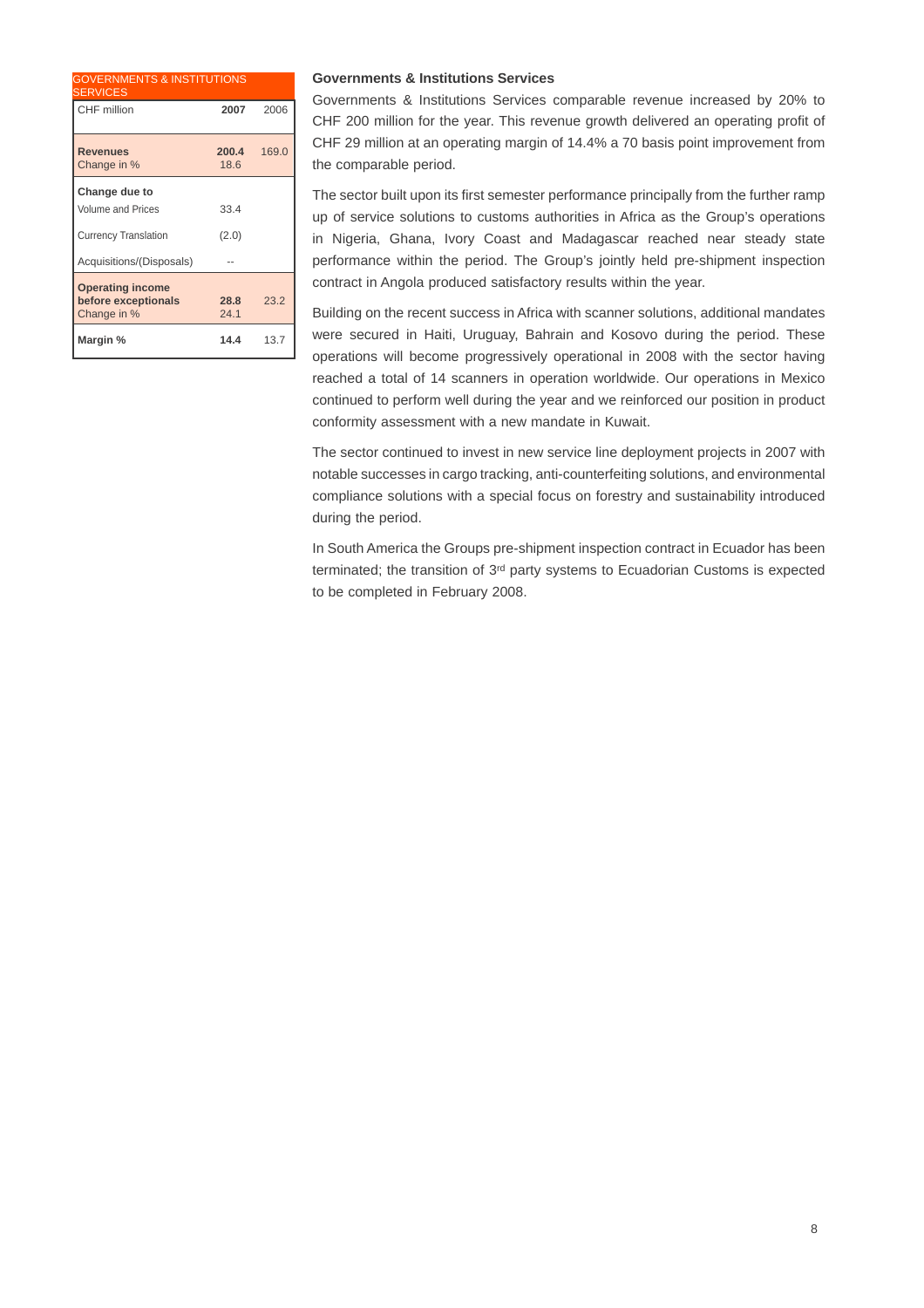## **Condensed financial statements and related data**

Basis of Preparation

The condensed consolidated financial statements are based on the full consolidated statements prepared in accordance with International Financial Reporting Standards (IFRS).

| CONDENSED CONSOLIDATED INCOME STATEMENT                                                         |                           |                          |
|-------------------------------------------------------------------------------------------------|---------------------------|--------------------------|
| CHF million                                                                                     | 2007                      | 2006                     |
| <b>Revenue</b>                                                                                  | 4 3 7 2                   | 3821                     |
| Personnel and sub-contracted costs<br>Depreciation and amortization<br>Other operating expenses | (2383)<br>(197)<br>(1081) | (2081)<br>(172)<br>(963) |
| Operating profit before exceptional items                                                       | 711                       | 605                      |
| <b>Exceptional items</b>                                                                        | (21)                      | 19                       |
| <b>Operating income (EBIT)</b>                                                                  | 690                       | 624                      |
| Financial income/(expense)                                                                      | 2                         | (1)                      |
| <b>Profit before taxes</b>                                                                      | 692                       | 623                      |
| Taxes                                                                                           | (172)                     | (155)                    |
| Profit for the year                                                                             | 520                       | 468                      |
| Profit attributable to:                                                                         |                           |                          |
| - Equity holders of SGS SA<br>- Minority interests                                              | 500<br>20                 | 443<br>25                |

| <b>CONDENSED CONSOLIDATED CASH FLOW</b>                                                                                                                                                                                     |                                  |                                              |
|-----------------------------------------------------------------------------------------------------------------------------------------------------------------------------------------------------------------------------|----------------------------------|----------------------------------------------|
| CHF million                                                                                                                                                                                                                 | 2007                             | 2006                                         |
| Profit for the year                                                                                                                                                                                                         | 500                              | 443                                          |
| Adjustment for non cash items                                                                                                                                                                                               | 371                              | 284                                          |
| Decrease/(Increase) in net<br>working capital                                                                                                                                                                               | 12                               | (31)                                         |
| Taxes paid                                                                                                                                                                                                                  | (177)                            | (144)                                        |
| <b>Operating cash flow</b>                                                                                                                                                                                                  | 706                              | 552                                          |
| Net purchase of fixed assets                                                                                                                                                                                                | (271)                            | (224)                                        |
| Net cash paid for acquisitions/disposals<br>Other from investing activities                                                                                                                                                 | (71)<br>12                       | (178)<br>13                                  |
| Cash flow from investing activities (330)                                                                                                                                                                                   |                                  | (389)                                        |
| Dividend paid to Equity holders<br>of SGS SA<br>Dividend paid to Minority interests<br>Share capital refund<br>Movement on treasury shares<br>Increase/(Decrease) in short<br>term loans<br>Other from financing activities | (153)<br>(25)<br>(8)<br>20<br>÷, | (236)<br>(12)<br>(145)<br>43<br>(85)<br>(17) |
| Cash flow from financing activities (166)                                                                                                                                                                                   |                                  | (452)                                        |
| Exchange differences on opening<br>balances<br>Translation differences on flows                                                                                                                                             | (1)<br>(10)                      | 1<br>(3)                                     |
| Increase/(decrease) in cash<br>and cash equivalents                                                                                                                                                                         | 199                              | (291)                                        |

| CONDENSED CONSOLIDATED BALANCE SHEET                                                                     |                   |                   |
|----------------------------------------------------------------------------------------------------------|-------------------|-------------------|
| CHF million                                                                                              | 2007              | 2006              |
| Non-current assets<br>Land, building and equipment<br>Goodwill and other                                 | 738               | 656               |
| intangible assets<br>Other assets                                                                        | 716<br>184        | 644<br>189        |
| <b>Total non-current assets</b>                                                                          | 1638              | 1489              |
| <b>Current assets</b><br>Trade accounts and notes<br>receivables<br>Other assets<br>Cash and investments | 867<br>390<br>438 | 762<br>362<br>239 |
| <b>Total current assets</b>                                                                              | 1695              | 1 363             |
|                                                                                                          |                   |                   |
| <b>Total assets</b>                                                                                      | 3 3 3 3           | 2852              |
| <b>Total equity</b>                                                                                      | 2 0 0 7           | 1 592             |
| <b>Non-current liabilities</b><br>Loans<br>Provisions and other liabilities                              | 20<br>240         | 7<br>332          |
| <b>Total non-current liabilities</b>                                                                     | 260               | 339               |
| <b>Current liabilities</b>                                                                               |                   |                   |
| Trade and other payables<br>Other liabilities                                                            | 452<br>614        | 402<br>519        |
| <b>Total current liabilities</b>                                                                         | 1066              | 921               |
|                                                                                                          |                   |                   |
| <b>Total equity and liabilities</b>                                                                      |                   | 2852              |

| <b>CONDENSED STATEMENT OF RECOGNISED</b><br><b>INCOME AND EXPENSE</b> |           |            |
|-----------------------------------------------------------------------|-----------|------------|
| CHF million                                                           | 2007      | 2006       |
| Exchange differences & other<br>Actuarial gains and losses            | (8)<br>65 | (15)<br>19 |
| Net income recognised<br>directly in equity                           | 57        | 4          |
| Profit for the year                                                   | 520       | 468        |
| <b>Total recognised income and</b><br>expense for the year            | 577       | 472        |
| Attributable to:                                                      |           |            |
| Equity holders of SGS SA<br>Minority interests                        | 558<br>19 | 449<br>23  |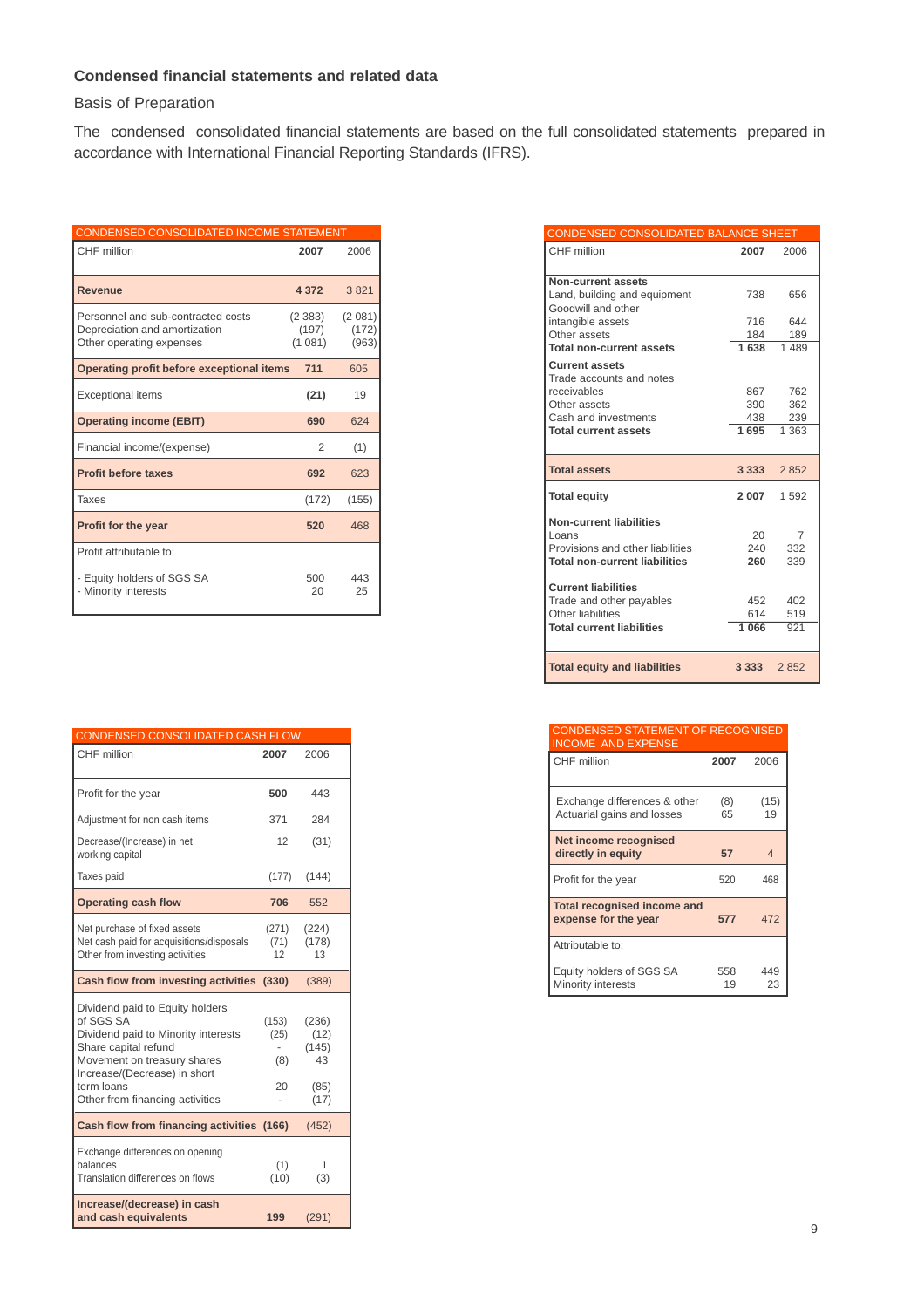| <b>BASIC EARNINGS PER SHARE</b>                                  |       |       |
|------------------------------------------------------------------|-------|-------|
|                                                                  | 2007  | 2006  |
| Profit attributable to Equity holders<br>of SGS SA - CHF million | 500   | 443   |
| Weighted average number of shares ('000)                         | 7637  | 7595  |
| Basic earnings per share - CHF                                   | 65.47 | 58.36 |

| <b>DILUTED EARNINGS PER SHARE</b>                                |         |       |
|------------------------------------------------------------------|---------|-------|
|                                                                  | 2007    | 2006  |
|                                                                  |         |       |
| Profit attributable to Equity holders<br>of SGS SA - CHF million | 500     | 443   |
| Diluted weighted average<br>Number of shares ('000)              | 7 7 0 8 | 7657  |
| Diluted earnings per share - CHF                                 | 64.87   | 57.89 |

Normalised earnings per share are calculated based on the periods profit attributable to Equity holders less the net exceptional items reported in the period:

| <b>EARNINGS PER SHARE BEFORE EXCEPTIONALS</b>                                      |       |       |
|------------------------------------------------------------------------------------|-------|-------|
|                                                                                    | 2007  | 2006  |
| Profit attributable to Equity holders<br>of SGS SA - CHF million                   | 500   | 443   |
| Exceptional items net of tax - CHF million                                         | 15    | (11)  |
| Profit attributable to Equity holders of SGS SA<br>before exceptionals CHF million | 515   | 432   |
| Normalised basic earnings per share - CHF                                          | 67.37 | 56.83 |
| Normalised diluted earnings per share - CHF                                        | 66.75 | 56.37 |

| <b>EXCEPTIONAL ITEMS</b>                                                                  |      |                   |
|-------------------------------------------------------------------------------------------|------|-------------------|
| CHF million                                                                               | 2007 | 2006              |
|                                                                                           |      |                   |
| Operating income before exceptional<br>items as reported by segment                       | 711  | 605               |
| Unallocated exceptional items:                                                            |      |                   |
| Net gain on changes in Group's organisation<br>Legal and warranty claims<br>Restructuring | (21) | 43<br>(5)<br>(19) |
| <b>Operating income (EBIT)</b>                                                            | 690  | 624               |

| <b>ACQUISITION OF SUBSIDIARIES</b>       |            |                           |                               |  |
|------------------------------------------|------------|---------------------------|-------------------------------|--|
| CHF million                              | Book Value | Fair Value<br>adjustments | Fair Value<br>on acquisitions |  |
| Non-current assets                       | 10         | 8                         | 18                            |  |
| Other current assets                     | 13         |                           | 13                            |  |
| Cash & cash equivalents                  | 5          |                           | 5                             |  |
| <b>Current liabilities</b>               | 9          |                           | 9                             |  |
| Non-current liabilities                  | 3          |                           | 3                             |  |
| <b>Net assets acquired</b>               | 16         | 8                         | 24                            |  |
| Goodwill                                 |            |                           | 56                            |  |
| <b>Total purchase price</b>              |            |                           | 80                            |  |
| Less cash & cash<br>equivalents acquired |            |                           | (5)                           |  |
| Consideration payable                    |            |                           | (3)                           |  |
| Net cash outflow<br>on acquisitions      |            |                           | 72                            |  |

| <b>EXCHANGE RATES</b>    |            |     |               |                      |                                     |        |
|--------------------------|------------|-----|---------------|----------------------|-------------------------------------|--------|
|                          |            |     |               | <b>Balance Sheet</b> | <b>Profit &amp; Loss</b><br>account |        |
|                          |            |     |               | End of period rates  | Average rates                       |        |
|                          |            |     | <b>Dec 07</b> | Dec. 06              | 2007                                | 2006   |
| Australia                | <b>AUD</b> | 100 | 99.39         | 96.69                | 100.56                              | 94.36  |
| <b>EU</b>                | <b>EUR</b> | 100 | 166.33        | 160.86               | 164.27                              | 157.30 |
| <b>Great Britain GBP</b> |            | 100 | 226.56        | 239.95               | 240.11                              | 230.70 |
| <b>USA</b>               | <b>USD</b> | 100 | 113.53        | 122.14               | 120.03                              | 125.29 |